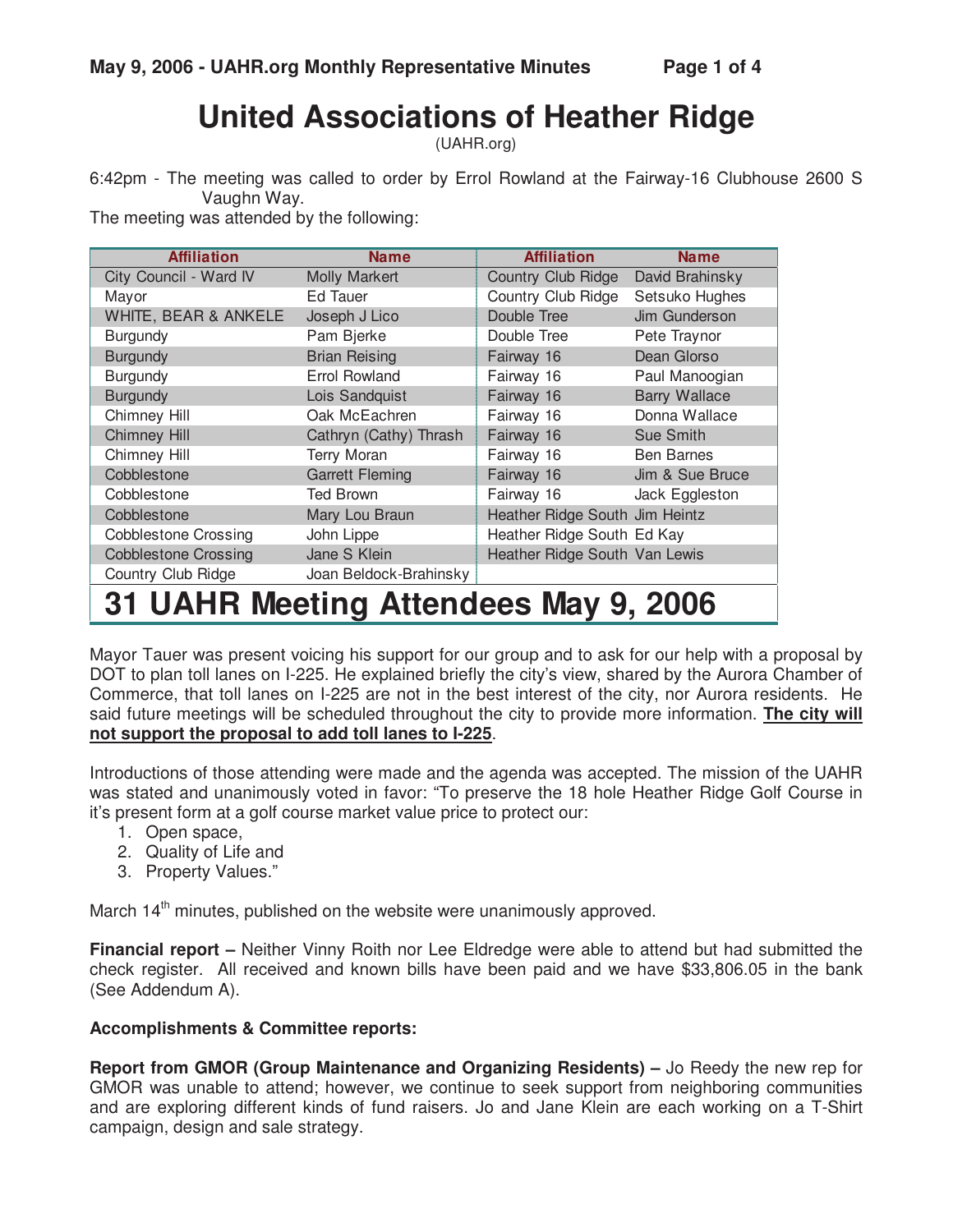We need the database for eligible voters updated and that is currently being done. Each community is responsible for updating owner/voter information for their HOA.

We will be asking registered voters within the UAHR for signatures again on a petition to schedule the November election to form the special district. Petition gathering has been spearheaded by Jim & Sue Bruce, Fairway 16. Sue and Jim have suggested petition signatures be gathered at the summer HOA pot-lucks, barbeques and neighborhood gatherings. If you want to help, Jim & Sue can be reached at 303-750-4514 sandjbruce@comcast.net.

**Report from IDAG (Influencing Development Action Group) –** Errol and Molly Markert reported a meeting May  $8<sup>th</sup>$ , with the latest developer who has a contract to buy the golf course and clubhouse. His conceptual plans were almost the same as the last developer we met with in the February -- March time frame. His plans are also consistent with the UAHR mission; and will maintain the 18-hole golf course and driving range in its current form. The developer requests to remain anonymous until a later time, however he is willing to work with us, the city, and the owner regarding the development. He is aware of and supports the UAHR plan to form the Special District. His idea seems to be for a "golf club" not necessarily a "country club". This will still provide the amenity of open space. The developer stated the footprint of the development will be at the NW corner of Xanadu and Iliff, where the parking lot & clubhouse are now. The possibility of a high-rise is being discussed. This will involve going to City Council for a height variance approval and he wants representation from UAHR to meet with he and city planning department. The developer suggested the owner, the city and the UAHR all remain in open communication as the plans proceed. All parities agree, this open communication is the best method of bringing forth a positive outcome for all. We will learn more information regarding the sale of the course as it is available. Molly mentioned that she remains supportive of our mission and encouraged us to go forward with the Special District formation election in November.

**Report from GCAAG --** Van Lewis said research is suggesting new & beneficial advantages to the formation of the Special District other than what we first planned. He introduced a new website that provides information regarding land rights, special districts, and rules applying to HOAs that is bountiful with benefits. The site is Colorado Department of Local Affairs. See http://www.dola.state.co.us/LGS/TA/election.htm, (not dola.gov which was referred to incorrectly in the meeting). Van also referenced Colorado's websites for looking at Article 32 statutes concerning Special Districts. That address is http://colorado.gov/colorado-how-do-i/government-law.html, then click on LexisNexis (that's free). Van stated his belief that this website is critically important for everyone to review. He recommended we put a link to it on our website and in the Minutes for this meeting as follows:

Go to http://www.dola.state.co.us/ which opens with their home page. Once opened, go the left side of that page and select and double click on Information and Publications. When that page opens, go to topic area Publications (center of page about half-way down) and double-click on Local Government Assistance Guides. The next page that opens has in its center an alphabetical list of topics. Go to the following for further information: Forming & Statutory Responsibilities of Title 32 Special Districts; Special District Elections: Review for Homeowners; Special District Service Plans; TABOR, Gallagher & Mill Levies.

We need the political power that a Special District will provide us. Van will write and be published in various news venues in the next few months to inform people of the Special District and to express the need for such. He will explain the benefits regarding fees for HOAs when fees are converted to property taxes. This makes it possible to not lose unpaid fees for foreclosures or bankruptcies. Between now and November there will be 8 publications in various news sources to get this information public.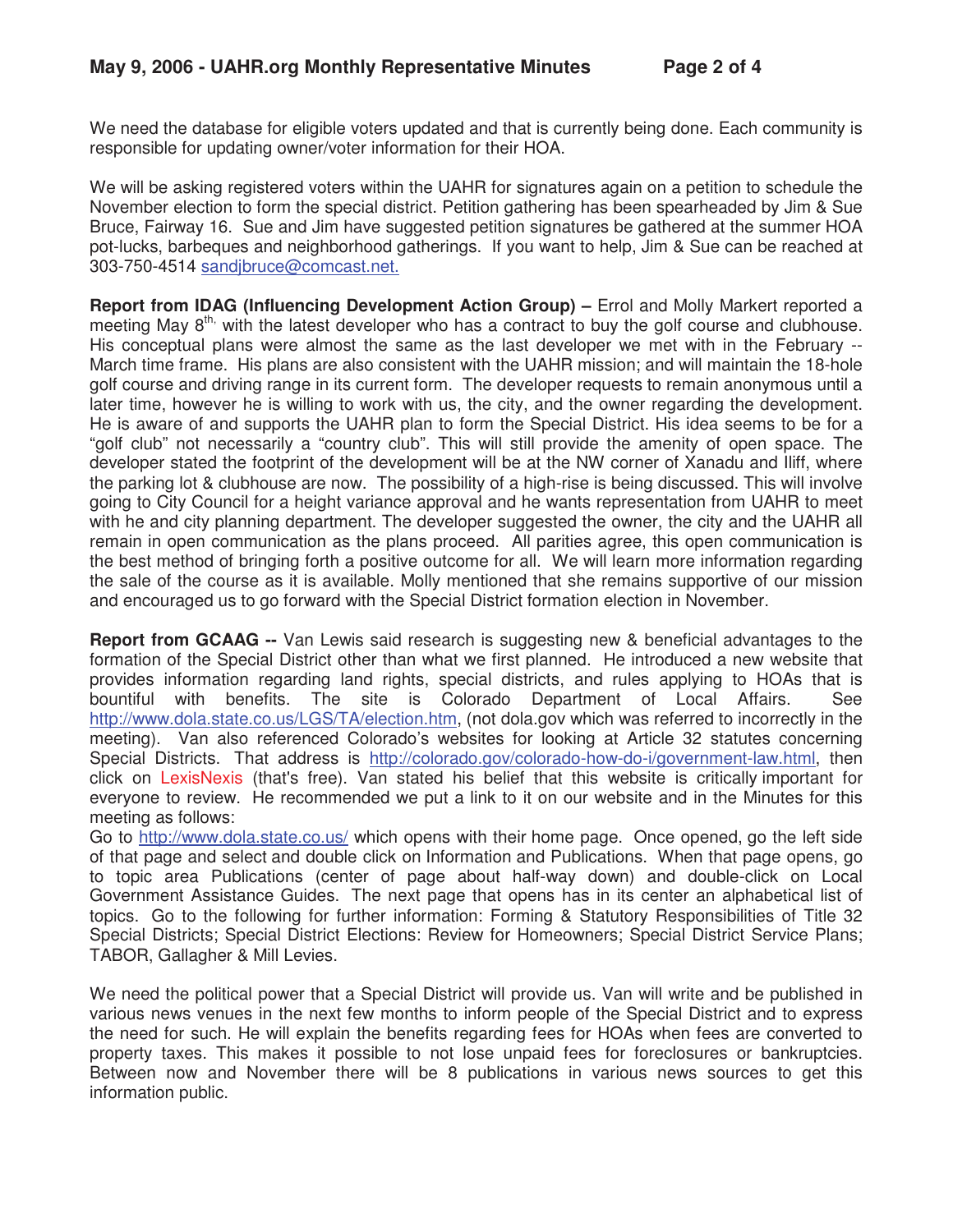### **May 9, 2006 - UAHR.org Monthly Representative Minutes Page 3 of 4**

We are increasing the proposed board members for the proposed special district from 5 to 7 (the maximum allowed). The nominated members to date are from the following communities: South of Iliff -- 2 from Burgundy, 1 each from: Sausalito, Heather Ridge South – North of Iliff – 1 each from Country Club Ridge, Cobblestone and Cobblestone Crossing. This proposed board consists of 1 Heather Ridge Country Club member, 1 other golfer, 3 women and 4 men. The UAHR board believes this provides a good representation of the community and we appreciate them volunteering their time, money and effort to move forward to achieve the mission of the UAHR. Any registered voter within the boundaries of the Special District, may also run for one of the 7 seats on the proposed board. Contact a board member if you wish to be on the ballot. We will have the Special District legal descriptions checked with voter eligible lists from the Arapahoe County Clerk Office.

#### **Old Business:**

- 1. Seek new volunteer for GMOR **Done Jo Reedy**
- 2. Notify community of election date change **Done Van -- Mailing**
- 3. Prepare financial and presentation strategy for November **In Process**
- 4. 2nd round of fund raising letters to residents who have not responded **on hold until next month**
- 5. Continue with Alternative Funding **Lee & Errol**

#### **New Business -- To dos:**

- 1. Meet with attorney Joe Lico, WBA to correct the special district filing and election details:
	- a. Not to exceed election ballot from \$40 million to a more realistic amount.
	- b. Increasing the directors to the maximum allowed from 5 to 7.
	- c. Correcting the legal descriptions to agree with the Special District maps
- 2. 2nd round of fund raising letters to residents who have not responded **on hold until next month**
- 3. Continue to research more of the benefits of the formation of the Special District
- 4. Continue to meet with communities regarding the Special District issues and election
- 5. Evaluate the need/costs/benefits of acquiring visual aids for the community meetings

Note: A small group will meet with the attorney - Joe Lico - following the meeting to address and resolve the **New Business item #1** –a. b. & c. above.

**NOTE THIS CHANGE:** Next scheduled meeting will be the 2nd Tues – June 13<sup>th</sup> at 6:30pm --Burgundy Clubhouse - 2685 S Xanadu Way

The meeting was adjourned at 7:43pm.

Jane S Klein, UAHR Secretary 5/10/2006